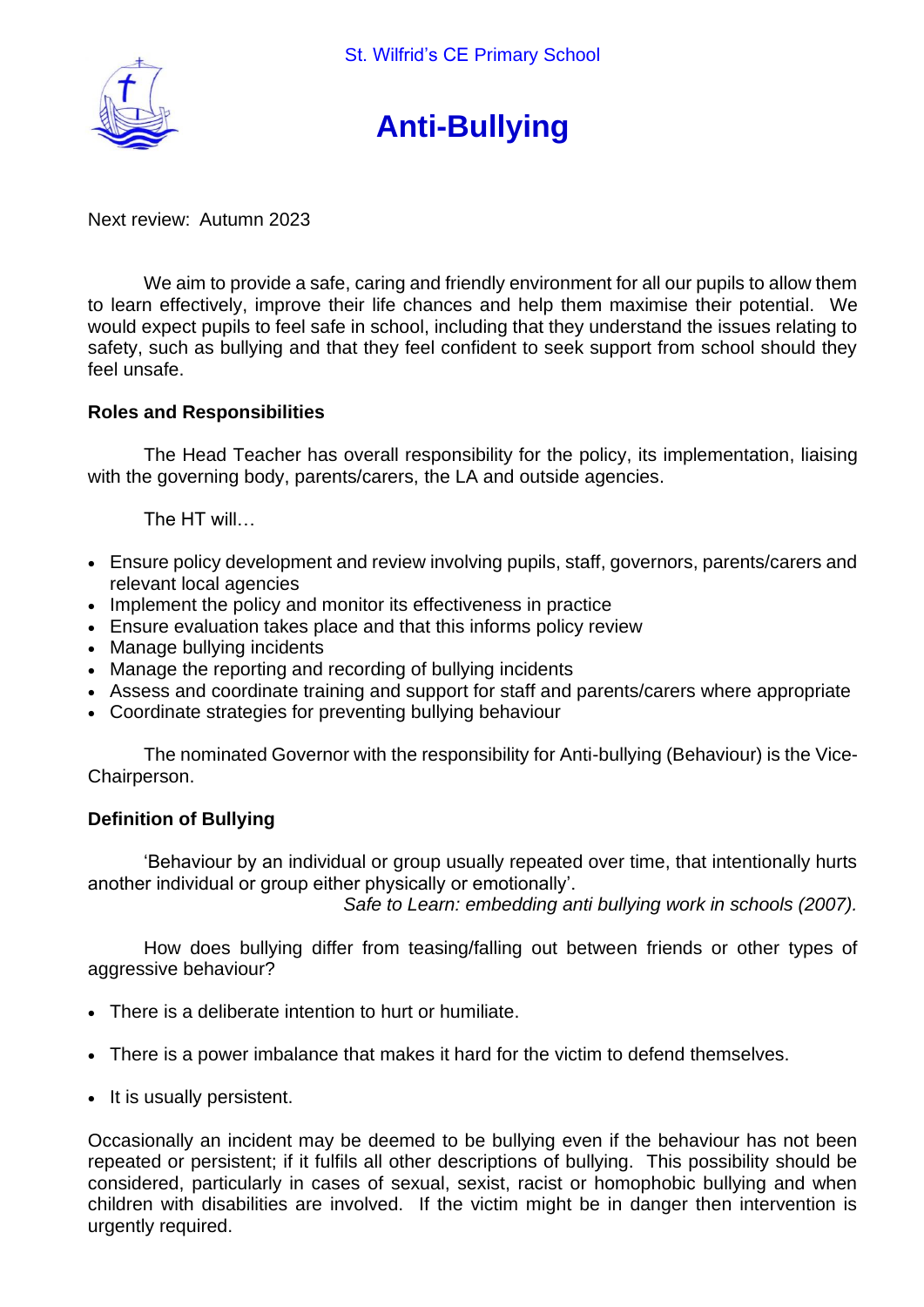What does bullying look like?

Bullying can include…

- name calling
- taunting
- mocking
- making offensive comments
- physical assault
- taking or damaging belongings
- cyber bullying inappropriate text messaging and e mailing; sending offensive or degrading images by phone or via the internet
- producing offensive graffiti
- gossiping and spreading hurtful and untruthful rumours
- excluding people from groups.

Although bullying can occur between individuals it can often take place in the presence (virtually or physically) of others who become the 'bystanders' or 'accessories'.

Why are children and young people bullied?

Specific types of bullying include…

- bullying related to race, religion or culture
- bullying related to special educational needs or disabilities
- bullying related to appearance or health
- bullying relating to sexual orientation
- bullying of young carers or looked after children or otherwise related to home circumstances
- sexist or sexual bullying

There is no hierarchy of bullying, all forms should be taken equally seriously and dealt with appropriately.

Bullying can take place between…

- young people
- young people and staff
- between staff
- individuals or groups

# **Reporting and Responding to Bullying**

All reported incidents will be taken seriously and investigated involving all parties. The steps taken by the school can be outlined as follows…

- Interviewing all parties
- Informing parents
- A range of responses appropriate to the situation: solution focused, restorative approach, circle of friends, individual work with victim, perpetrator, referral to outside agencies if appropriate